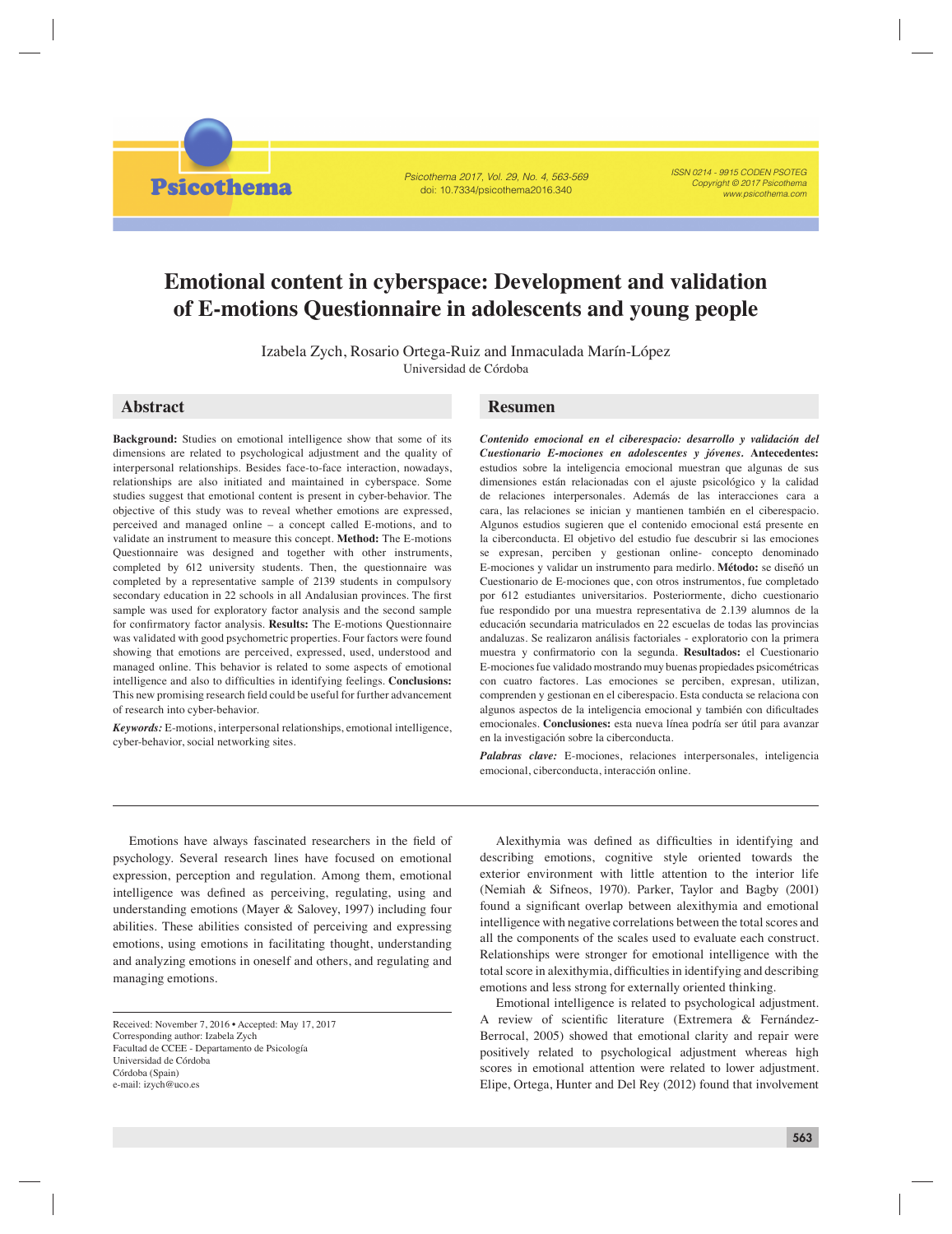in bullying was related to high scores in emotional attention and low scores in emotional repair, and that victims had higher probability to show low emotional clarity and high emotional attention. Elipe, Mora-Merchán, Ortega-Ruiz and Casas (2015) found that emotional clarity and repair were negatively related to cyber-victimization and emotional attention was positively related to dejection and annoyance after suffering cybervictimization. A systematic review on the relationship between emotional intelligence and aggression (García-Sancho, Salguero, & Fernández-Berrocal, 2015) showed that almost all the included studies found negative significant relationships between these two variables. Nevertheless, results on the relationship between emotional intelligence and bullying are inconsistent (see a review by Zych, Farrington, Llorent, & Ttofi, 2017). Nowadays young people and adolescents initiate and maintain interpersonal relationships in face-to-face situations and through cyberspace (Ortega-Ruiz, Casas, & Del Rey, 2014). Negative interactions in cyberspace such as cyberbullying are intensively studied. Although the history of research on cyberbullying is short (Zych, Ortega-Ruiz, & Del Rey, 2015), the number of studies on the topic is high and it is increasing exponentially (Zych, Ortega-Ruiz, & Marín-López, 2016).

Positive interpersonal interactions have been studied in cyberspace, although the number of studies on the topic is still low. Del Rey, Sánchez and Ortega (2012) focused on prosocial cyberbehavior finding that students' knowledge on this topic is scarce. Information and communication technologies can be positively used in educational settings (Spears et al., 2013). The number of studies on emotional content in cyberspace is low. A narrative review about emotions in computer-based communication (Derks, Fischer, & Bos, 2008) revealed that emotions were frequently expressed during online interaction and that negative emotions were expressed even more than in face-to-face interaction. Kramer, Guillory and Hancock (2014) conducted an experiment with 689,003 Facebook users in which they manipulated the emotional content displayed in news feed. They found that people´s expression of emotional content was related to an increase or a reduction of positive or negative emotional content in their news feed. Volkova and Bachrach (2015) analyzed thousands of tweets and concluded that users expressed different emotions such as joy, sadness or anger. Gaspar, Pedro, Panagiotopoulos and Seibt (2016) reported that people tried to make sense of important unexpected or stressful events on the internet after analyzing affective expression on Twitter during a food contamination incident. An analysis of language emotionality on Facebook conducted by Bazarova, Taft, Choi, and Cosley (2013) showed that less negative emotion words were displayed in the status updates than in the wall posts or private messages and that the emotional expression was related to self-presentational concerns. Thus, emotions are present in online communication.

There are many instruments that focus on emotional intelligence or competence in general. In Spain, TMMS-24 validated with adults and adolescents (Fernández-Berrocal, Extremera, & Ramos, 2004) and MSCEIT for participants aged 17 and older (Extremera, Fernández-Berrocal, & Salovey, 2006) are probably the most popular instruments to measure self-reported and performance emotional intelligence, respectively. Recently, TMMS-24 was adapted to be used specifically in relation to cyber-behavior in adolescents (González-Cabrera, Pérez-Sancho, & Calvete, 2016) with questions related to emotional attention, clarity and repair during online interaction. On the other hand, the number of instruments focused on emotional content in online communication is very low. Kramer et al. (2014) measured this content through an analysis of Facebook posts (in a massive study of hundreds of thousands of Facebook users without specifying age) which were classified to positive or negative emotion categories based on valence. Volkova and Bachrach (2015) classified tweets based on hashtags (e.g., #joy, #sadness) with Tweeter users of all ages (about two thirds below 25 years old and one third above 25, no further details provided). Gaspar et al. (2016) analyzed and classified keywords (participants´ age not provided) whereas Bazarova et al.  $(2013)$  used software that classified Facebook posts according to a dictionary in adults between 18 and 31 years old. None of these studies developed or used a self-reported questionnaire that would measure emotional content present in online communication in young people and adolescents.

Taking into account the importance of emotions in psychosocial adjustment and interpersonal relationships, together with the fact that these relationships are frequently initiated and maintained in cyberspace, the current study focused on emotions expressed, perceived, used and managed online. The objective of this study was to design and validate a questionnaire to measure emotional content in cyberspace and discover whether emotions are expressed, perceived, used and regulated online – a concept labeled E-motions. Relationships between E-motions, perceived emotional intelligence and emotional difficulties (alexithymia) were explored in this study. It was hypothesized that emotions are expressed, perceived, used and regulated online and that E-motions are positively related to perceived emotional intelligence and negatively related to difficulties in describing and identifying feelings (subscales of alexithymia).

# Method

## *Participants*

This study was conducted with two different samples. The first sample, selected by convenience included 639 students of the University of Cordoba (Spain) (65.5% women), enrolled in different courses of the Degree in Primary Education, Degree in Early Childhood Education, Degree in Mechanical Engineering and Degree in Informatics. Twenty seven reported not using social networking sites and were eliminated from the study. The final sample included 612 participants (65% women,  $M_{\text{age}} = 20.79$ ; *SD* = 2.71). Out of these participants, 199 were selected to participate in the re-test but 21 were absent during the data collection and, therefore 178 students participated in the re-test (10.55% attrition).

The second study included a representative sample of students of secondary compulsory education in Andalusia. Twenty two high schools were selected with a total of 2139 students (50.9% girls), which accounts for 95% of reliability and a sampling error of 2.1%. They were randomly selected using a multi-stage stratified sampling considering all the provinces (Almeria -  $9.1\%$ , Cadiz - 12.6%, Cordoba - 8.8%, Seville - 22.9%, Granada - 13.9%, Huelva - 4.9%, Jaen - 9.1 % and Malaga - 18.7%), public (77.3%) and private (22.7%) schools and small (18.2%), medium (36.4%) and big (45.5%) cities/towns. The mean age of the participants was 13.79 years (*SD* = 1.40) ranging from 11 to 19 (grade 1: 542 students,  $M_{age} = 12.21$ ,  $SD = 0.64$ ; grade 2: 555 students,  $M_{age} =$ 13.36, *SD* = 0.81; grade 3: 529 participants, *Mage* = 14.36, *SD* = 0.85; grade 4: 508 participants  $M_{\text{age}} = 15.35$ ,  $SD = 0.80$ ).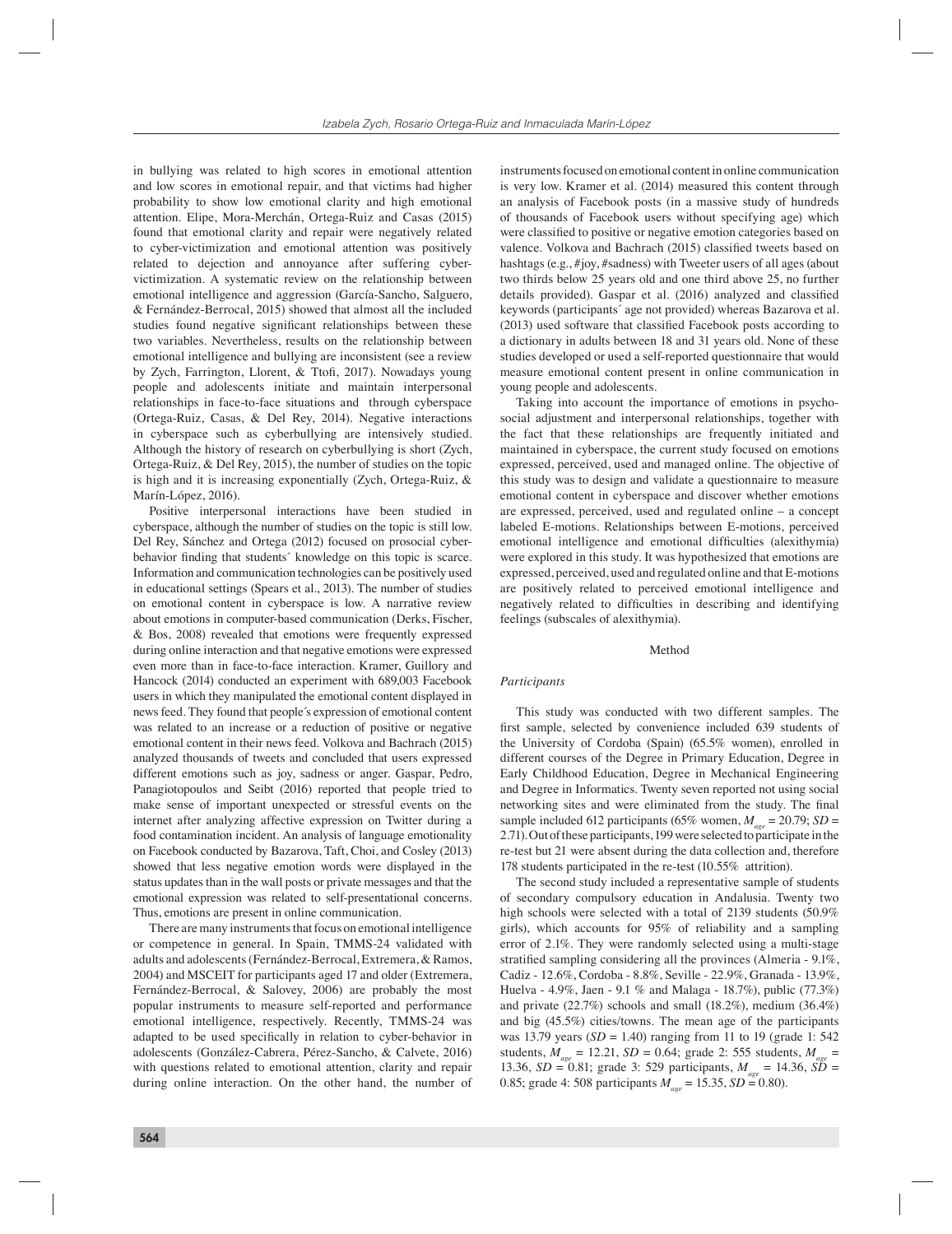#### *Instruments*

- Toronto Alexithymia Scale (TAS-20), Spanish version (Páez et al., 1999) contains three subscales: difficulty in describing emotions, difficulty in identifying feelings and externally-oriented thinking. We did not use the third scale given that it is not directly related to focus of this study (emotional content). Difficulty in describing feelings (5) items) and difficulty in identifying feelings (7 items), both have a five-point Likert scale ranging from 1 (strongly disagree) to 5 (strongly agree). The Cronbach's alphas in the Spanish version (Páez et al., 1999) were between .70 and .82 for difficulty in identifying feelings and between .75 and .82 for difficulty in describing feelings. The Cronbach's alphas in the current study were .85 and .72, respectively.
- Perceived emotional intelligence evaluated through the Trait Meta-Mood Scale 24 (TMMS-24; Fernández-Berrocal et al., 2004) with 24 items with a 5-point Likert response scale ranging from 1 (strongly disagree) to 5 (strongly agree). Items are grouped in 3 factors with 8 items each and excellent Cronbach's alphas (Fernández-Berrocal et al., 2004): Emotional attention ( $\alpha$  = .90), emotional clarity ( $\alpha$  $= .90$ ) and emotional repair ( $\alpha = .86$ ). Cronbach's alphas in the current study were also excellent for all the three factors (.88, .88 and .85, respectively).
- E-motions Questionnaire was designed specifically for this study. This initially included 40 items designed by a group of experts (see procedure). After the analyses, the final version contains 21 items with 5-point Likert response scale ranging from 1 (strongly disagree) to 5 (strongly agree). A four-factor solution was found with very good Cronbach's alphas > .76 (see Results).

## *Procedure*

This was an instrumental study conducted during the academic year 2014/2015 (sample 1 – university students) and 2015/2016 (sample 2 – representative sample of adolescents). It was approved by the Ethics Committee of the University of Cordoba (Spain). The first version of E-motions Questionnaire was designed by three experts, senior researchers in the field of emotions and cyber-behavior. These items were based on a thorough review of literature on emotional competence in general and emotional content in cyberspace. A pilot study was conducted with 168 participants selected by convenience and snowball sampling. They were asked to answer the questionnaire and give feedback on its content (results not published). Items were then assessed by 5 independent experts who scored each item from 1 to 5 on whether they were understandable, belonged to the construct and were appropriate for the subscale. Items kept for the final version had mean scores above 4.

Schools were contacted and, after informing the parents, chairteachers approved and authorized the study. The objectives of the study were explained and verbal consents were obtained from the participants. Students were told that there were no correct and incorrect answers, asked to think about their emotions and behaviors when interacting online and answer as honestly and accurately as possible. The questionnaires were finished in about 30 minutes by the students during their regular classroom hours supervised by senior researchers. Participation was voluntary

and anonymous. Participants were allowed to reject or withdraw from the study at any moment. In sample 1, all the participants finished the survey and in the sample 2, 15 decided to withdraw. In four groups of the sample 1 (with 199 subjects), a re-test was conducted three months later (with a code for matching the questionnaires).

# *Data analysis*

An Exploratory Factor Analysis (EFA) was performed with the first sample. This was done with polychoric correlations, extraction through principal axis, parallel analysis and promax rotation with FACTOR 10 (Lorenzo-Seva & Ferrando, 2015). Items with loadings < .40 or loadings on more than one factor were eliminated. Cronbach's alphas were calculated for each factor and the total scale, together with means, standard deviations, kurtosis, skewness, communalities, correlations item-total. PASW-Statistics 18 (SPSS, 2011) was used to calculate Cronbach's alphas when eliminating an item, Pearson correlations among all the subscales of the E-motions questionnaire, perceived emotional intelligence and difficulty in identifying and describing emotions. Correlations were also calculated for test and re-test scores in each subscale and the total score.

Confirmatory Factor Analysis (CFA) through structural equation modelling was performed with EQS 6.2 (Byrne, 2006) on the second sample. This was conducted with maximum likelihood robust method and polychoric correlations. Model fit was tested taking into account a combination of different indexes. Acceptable fit was considered with CFI value above .90, RMSEA below .08, NFI above .90, CFI and TLI close to 1 (Bentler, 1990).

# Results

#### *E-motions questionnaire*

The Kaiser-Meyer-Olkin test showed that data were adequate for EFA (*KMO* = .92). Factor analysis yielded 4 factors that explained 72.19% of the total variance (see table 1). This model was confirmed through the CFA (Figure 1) with an adequate fit. Those 4 factors were E-motional expression (items focused on expressing emotions online), E-motional perception (perceiving emotions of others during online interaction), Facilitating use of e-motions (using emotions during online interaction to facilitate interpersonal relationships and thought) and finally Understanding and management of e-motions (understanding and control of emotional content during online interaction). Given the adequate fit to the structure found through the EFA, alternative models were not tested.

As shown in table 1, the mean scores in all the items were above 1 showing that the participants express, perceive, use, understand and manage emotions in online interactions. Distributions were close to normal and all the commonalities were above .45. Correlations between all the items and the total score were moderate to strong and Cronbach´s alpha did not improve with an elimination of any item. Women scored higher than men in E-motional expression  $(M = 9.83, DT = 4.11$  vs.  $M = 8.46, DT = 3.87, t = 3.99, p < .01$ , E-motional perception (*M* = 9.61, *DT* = 2.87 vs. 8.39, *DT* = 3.12, *t*   $= 4.81, p < .01$ ) and Understanding and management of e-motions  $(M = 21.55, DT = 7.09$  vs.  $M = 20.02, DT = 7.82, t = 2.40, p < .05$ . Floor and ceiling scores were < 5%.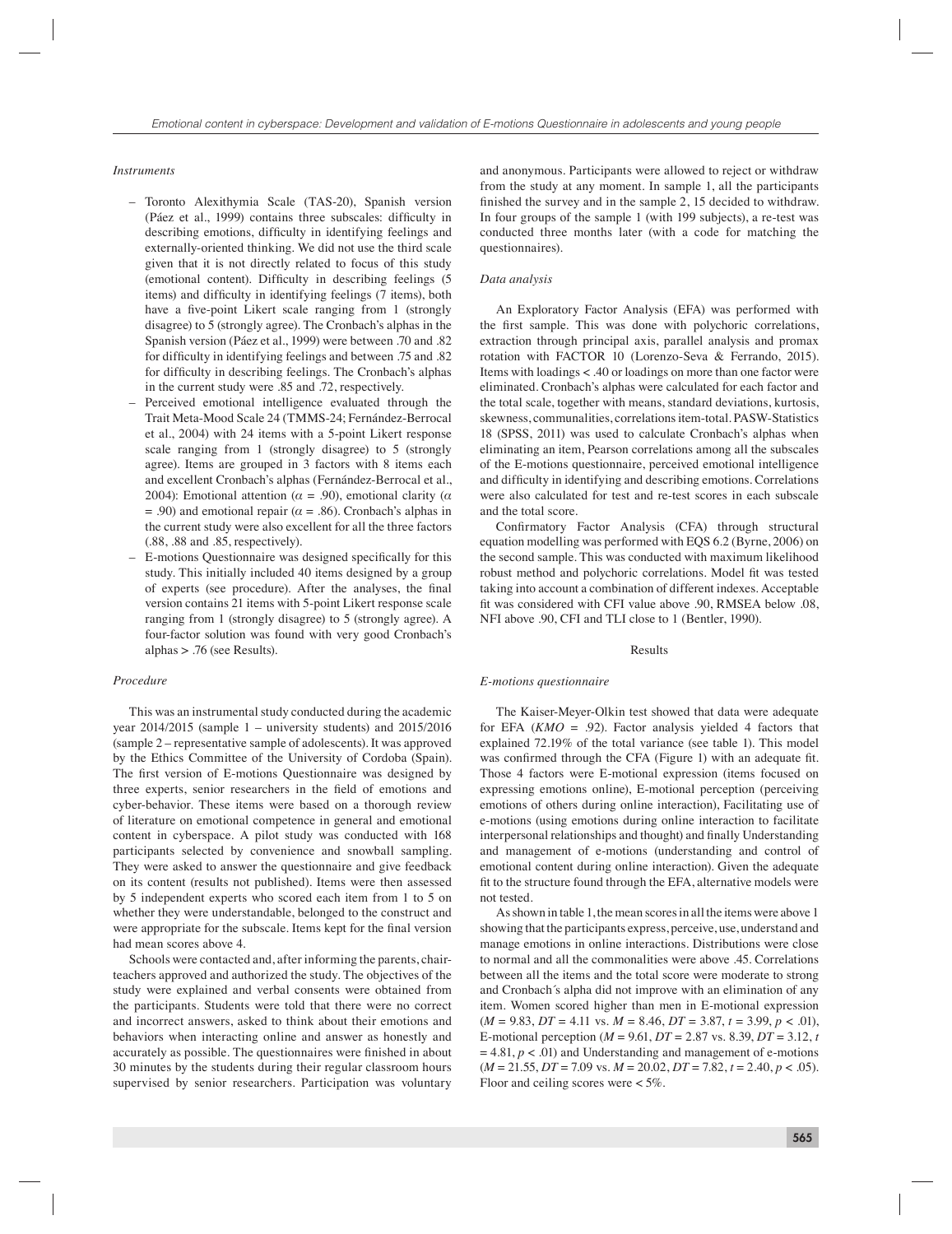| Table 1<br>Exploratory factor analysis, means, standard deviations, skeweness, kurtosis, communalities and item-total correlations of the E-motions questionnaire $(N = 612)$ |          |                |             |           |                  |                 |                |                  |     |     |  |
|-------------------------------------------------------------------------------------------------------------------------------------------------------------------------------|----------|----------------|-------------|-----------|------------------|-----------------|----------------|------------------|-----|-----|--|
|                                                                                                                                                                               | Loadings |                | $\mathbf M$ | SD        | <b>Skeweness</b> | <b>Kurtosis</b> | h <sup>2</sup> | r item-<br>total |     |     |  |
| Factor 1: E-motional expression Cronbach's alpha = .85; explained<br>variance: 44.08%                                                                                         | F1       | F <sub>2</sub> | F3          | F4        | 9.36             | 4.07            | .42            | $-.55$           |     |     |  |
| Item 1                                                                                                                                                                        | .78      | .03            | .11         | .07       | 2.23             | 1.20            | .62            | $-.68$           | .77 | .56 |  |
| Item 2                                                                                                                                                                        | .71      | .07            | .28         | $-.01$    | $\overline{c}$   | 1.08            | .93            | .09              | .82 | .62 |  |
| Item 3                                                                                                                                                                        | .53      | 0.21           | $-.01$      | .10       | 3.01             | 1.45            | $-.17$         | $-1.36$          | .45 | .50 |  |
| Item 4                                                                                                                                                                        | .69      | .13            | .22         | $-.01$    | 2.10             | 1.15            | .79            | $-35$            | .75 | .60 |  |
| Factor 2: E-motional perception Cronbach's alpha = .76; explained<br>variance: 13.67%                                                                                         |          |                |             |           | 9.18             | 3.01            | $-41$          | $-46$            |     |     |  |
| Item 5                                                                                                                                                                        | .25      | .82            | $-.14$      | $-0.06$   | 3.01             | 1.25            | $-.27$         | $-97$            | .66 | .54 |  |
| Item 6                                                                                                                                                                        | .04      | .66            | .01         | .05       | 2.84             | 1.19            | $-.08$         | $-.85$           | .50 | .51 |  |
| Item 7                                                                                                                                                                        | .13      | .75            | $-.17$      | $-.02$    | 3.31             | 1.21            | $-.52$         | $-.60$           | .51 | .45 |  |
| Factor 3: Facilitating use of e-motions Cronbach's alpha= .92,<br>explained variance: 8.37%                                                                                   |          |                |             |           | 11.34            | 5.14            | .83            | .01              |     |     |  |
| Item 8                                                                                                                                                                        | $-0.01$  | .20            | .62         | .04       | 2.20             | 1.10            | .49            | $-0.73$          | .57 | .61 |  |
| Item 9                                                                                                                                                                        | .22      | $-.01$         | .79         | $-.08$    | 1.84             | 1               | .99            | .26              | .75 | .61 |  |
| Item 10                                                                                                                                                                       | .12      | $-.11$         | .80         | .06       | 1.87             | 1.04            | 1.03           | .30              | .70 | .59 |  |
| Item 11                                                                                                                                                                       | .17      | $-.16$         | .92         | $-.03$    | 1.76             | $\mathbf{1}$    | 1.11           | .40              | .85 | .60 |  |
| Item 12                                                                                                                                                                       | .01      | $-.09$         | .95         | $-.01$    | 1.76             | .94             | .95            | .01              | .83 | .61 |  |
| Item 13                                                                                                                                                                       | $-.01$   | $-.02$         | .90         | $-.08$    | 1.80             | $\mathbf{1}$    | 1.05           | .31              | .74 | .57 |  |
| Factor 4: Understanding and management Cronbach's alpha = .88;<br>explained variance: 6.05%                                                                                   |          |                |             |           | 21.01            | 7.38            | $-.24$         | $-.63$           |     |     |  |
| Item 14                                                                                                                                                                       | $-.10$   | .27            | .16         | .55       | 2.71             | 1.21            | $-.06$         | $-1.10$          | .66 | .65 |  |
| Item 15                                                                                                                                                                       | $-.09$   | .18            | .16         | .56       | 2.68             | 1.17            | $-.04$         | $-1$             | .59 | .62 |  |
| Item 16                                                                                                                                                                       | $-.12$   | .39            | .05         | .51       | 2.75             | 1.18            | $-.12$         | $-.95$           | .67 | .63 |  |
| Item 17                                                                                                                                                                       | .25      | $-.19$         | $-.20$      | .91       | 2.90             | 1.40            | .01            | $-1.29$          | .66 | .48 |  |
| Item 18                                                                                                                                                                       | .29      | $-.17$         | $-.29$      | .89       | 2.90             | 1.14            | $-.04$         | $-1.27$          | .63 | .52 |  |
| Item 19                                                                                                                                                                       | $-.06$   | .07            | .04         | .74       | 2.14             | 1.16            | .53            | $-.85$           | .63 | .56 |  |
| Item 20                                                                                                                                                                       | $-20$    | .03            | .41         | <b>A9</b> | 2.24             | 1.15            | .43            | $-.86$           | .55 | .58 |  |
| Item 21                                                                                                                                                                       | $-.09$   | $-.05$         | .35         | .56       | 2.63             | 1.20            | .03            | $-96$            | .53 | .59 |  |
| <b>Total E-motions</b><br>$(\alpha = .92; \alpha$ eliminating any item = .91 - .92)                                                                                           |          |                |             |           | 50.68            | 15.19           | $-.02$         | $-.07$           |     |     |  |

# *Test-retest analysis*

CFA for retest showed a good fit of the data to the model (*SB Chi-square* = 316.23, *df* = 183; *p* < 0.05; *CFI*= .98, *NFI* = .95, *NNFI* = .98, *RMSEA* = .07, *90% CI* = .056 – .081.). All the testretest correlations were significant ( $p < .01$ ), moderate to strong. The correlation in the E-motions Questionnaire total score was  $r = .62$ ; for E-motional expression it was  $r = .66$ ; for E-motional perception it was *r* = .55; for Facilitating use of e-motions it was *r* = .56; for Understanding and management it was *r* = .54.

# *Relationships between E-motions, perceived emotional intelligence and difficulty in expressing and identifying emotions*

Table 2 shows correlations among the total scores and subscales of E-motions Questionnaire, TMMS-24 and Difficulty in identifying and perceiving emotions (TAS-20).

There were positive significant relationships between difficulty in identifying feelings and the total score in the E-motion Questionnaire, E-motional expression and Facilitating use of e-motions. There were also positive significant relationships between all the scales and total scores in E-motions with emotional attention and the total score in perceived emotional intelligence. There was a positive significant relationship between emotional clarity, understanding, and management of e-motions.

#### Discussion

This work focused on emotional content in online communication that was measured through a newly designed and validated questionnaire (E-motions Questionnaire). This questionnaire was found to have four factors and showed good psychometric properties. Its descriptive analyses confirm that people express, perceive, use and manage emotions during online communication, findings that are in line with previous studies (e.g., Bazarova et al., 2013; Kramer et al., 2014).

The results of the current study show that E-motional expression and E-motional perception are two different factors when interacting online. This is coherent with the nature of the cyberspace itself where it is possible to perceive emotions of others without expressing own emotions. Some people might be passive users of social networking sites and watch their contacts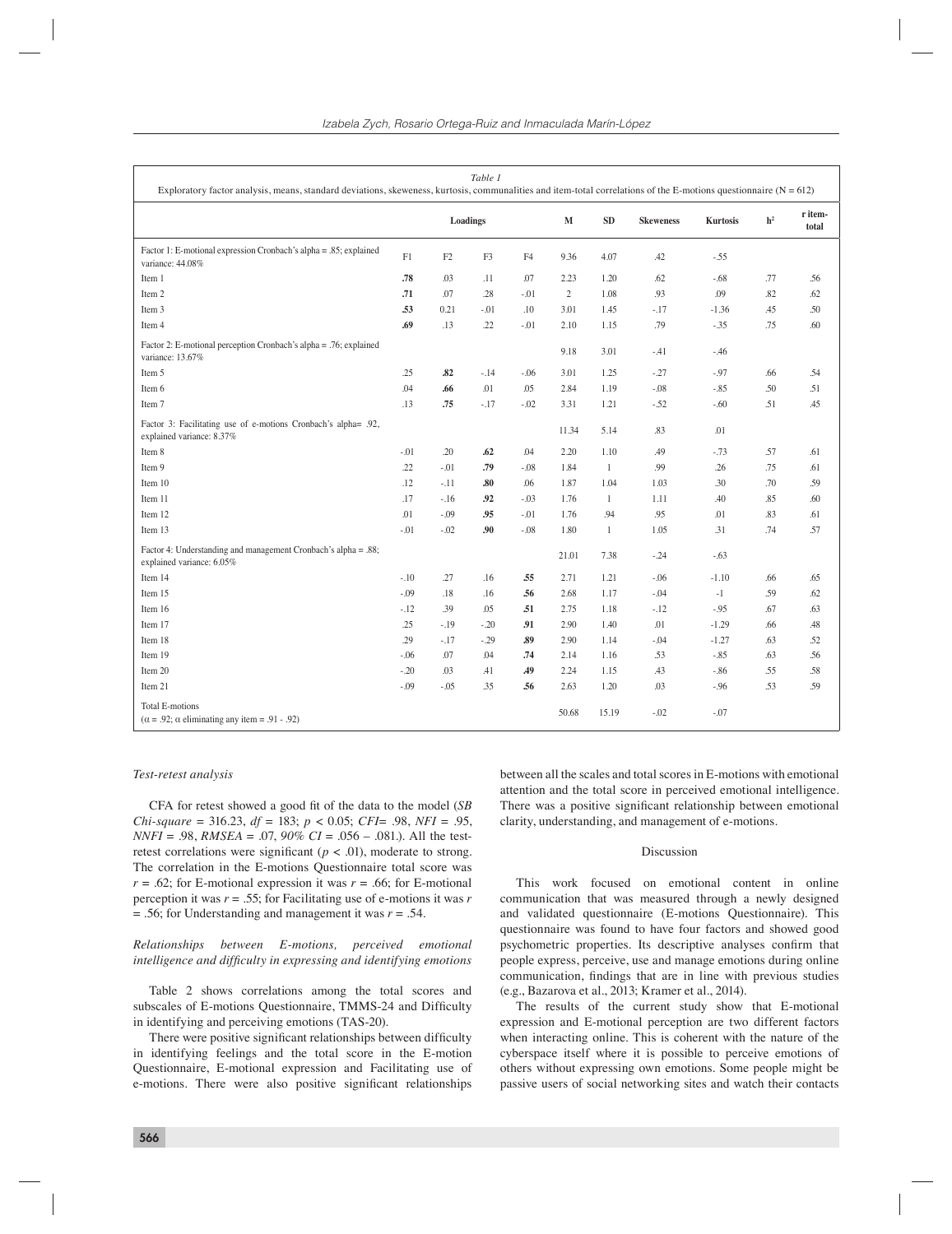

S-B Chi-Square = 1509.34;  $df = 183$ ;  $p < .01$ ; NFI = .98; NNFI = .98; CFI = .98; RMSEA

*Figure 1.* Confirmatory Factor Analysis of the E-motions Questionnaire ( $N = 1977$ )

| Table 2<br>Correlations between E-motions, difficulty in identifying and describing emotions and perceived emotional intelligence $(N = 178)$ |                           |                          |                          |                                         |                                        |  |  |  |  |  |  |
|-----------------------------------------------------------------------------------------------------------------------------------------------|---------------------------|--------------------------|--------------------------|-----------------------------------------|----------------------------------------|--|--|--|--|--|--|
|                                                                                                                                               | <b>Total</b><br>e-motions | E-motional<br>expression | E-motional<br>perception | <b>Facilitating use of</b><br>e-motions | <b>Understanding and</b><br>management |  |  |  |  |  |  |
| Difficulty in identifying feelings                                                                                                            | $.13**$                   | $.12**$                  | .08                      | $.19**$                                 | .04                                    |  |  |  |  |  |  |
| Difficulty in describing feelings                                                                                                             | $\mathbf{0}$              | $-.02$                   | $-.04$                   | .06                                     | $-.04$                                 |  |  |  |  |  |  |
| Emotional attention                                                                                                                           | $.22**$                   | $.20**$                  | $.14**$                  | $.16***$                                | $.17**$                                |  |  |  |  |  |  |
| Emotional clarity                                                                                                                             | .06                       | $-0.01$                  | .06                      | $-0.03$                                 | $.10*$                                 |  |  |  |  |  |  |
| Emotional repair                                                                                                                              | .05                       | $-.03$                   | .04                      | .05                                     | .06                                    |  |  |  |  |  |  |
| Total perceived emotional intelligence                                                                                                        | $.17**$                   | $.08*$                   | $.12**$                  | $.09*$                                  | $.16**$                                |  |  |  |  |  |  |
| * $p < .05$ ; ** $p < .01$                                                                                                                    |                           |                          |                          |                                         |                                        |  |  |  |  |  |  |

without expressing anything at all. It is also possible to express own emotional states without paying any attention to other people's messages. This situation is therefore different from a face-to-face interaction in which people necessarily perceive each other´s emotional states. Physical clues and emotional expression such as the tone of the voice, continuously changing facial or body expression, the smell, etc., are absent in online communication which seems to be emotionally more distant and colder. With these particularities, the results of the current study showed that emotional content is present online, similarly to what was found during a task performed online by Guillory et al. (2011).

The current study also found that emotions are used online, involved in making decisions, used to maintain relationships or

to see new possibilities. Regulating and managing emotions were also found in online settings and grouped in a single factor called Understanding and management of e-motions. These findings are in line with other research that suggested emotional management in online interaction (Bazarova et al., 2013).

Higher scores in E-motional expression and Facilitating use of E-motions are related to more difficulties in identifying feelings and more emotional attention. Given that alexithymia is considered to be a "negative mirror image" of emotional intelligence (Páez & Velasco, 2001), negative correlations were expected between emotional content online and emotional difficulties. Nevertheless, this study showed that difficulties in identifying emotions were related to more expression and use of emotions online. Previous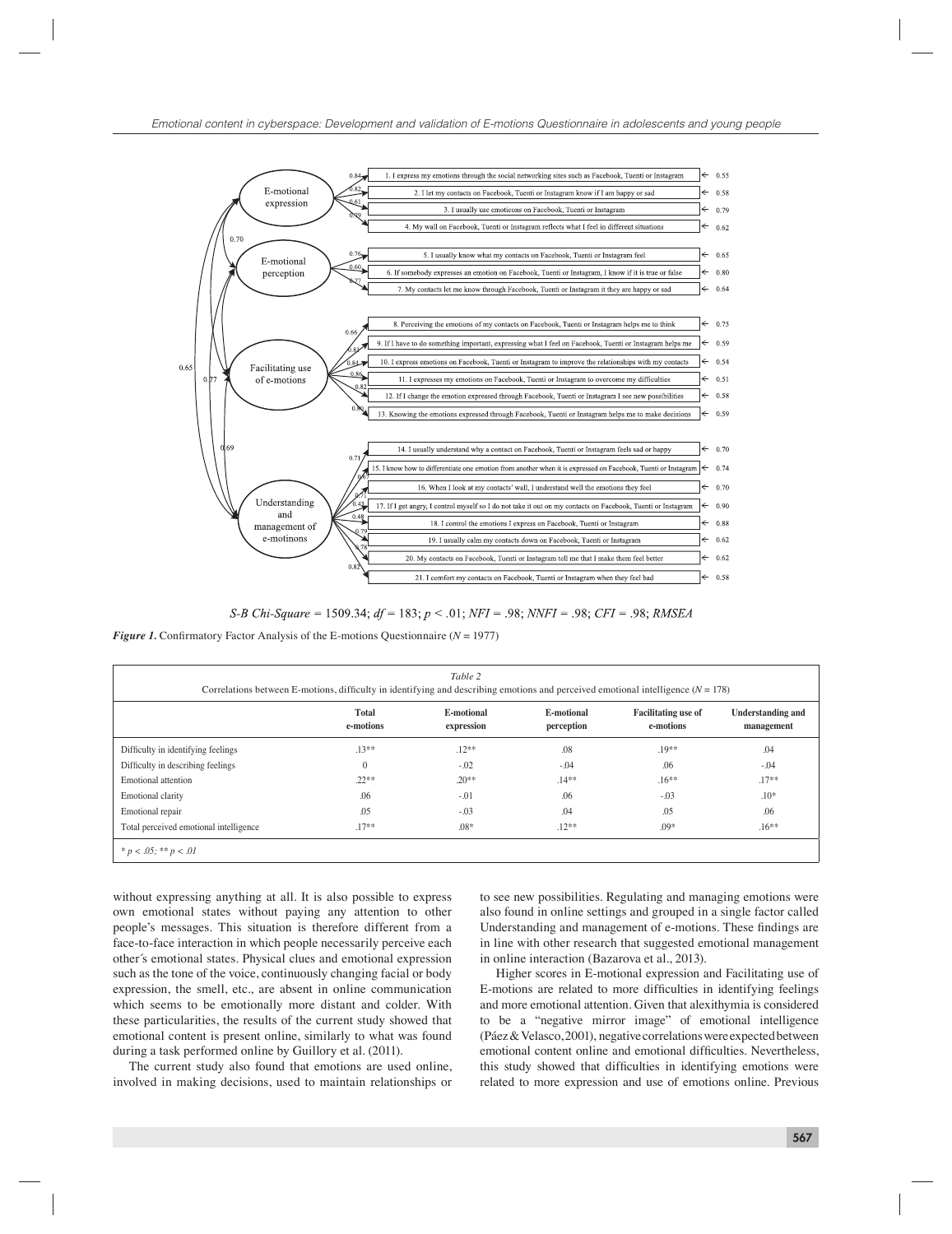studies found that high scores in emotional attention were related to more physical symptoms in stressful situations (Goldman, Kraemer, & Salovey, 1996) and more involvement in cyberbullying (Elipe et al., 2015). In a new line of studies, preference for online social interactions was found to be negatively related to emotional intelligence (Casale, Tella, & Fioravanti, 2013) and low adjustment to social norms was related to more involvement in cyberbullying (García, Romera, & Ortega, 2015). Thus, it is possible that individuals who pay a lot of attention to their emotions and have difficulty in identifying feelings tend to express more emotional content online and use this content to facilitate thought. This could be related to problematic internet use and future studies should explore possible relationships of these variables and abuse of technologies or involvement in cyberbullying.

It was also found that high scores in E-motional perception and Understanding, and management show a slightly different pattern. None of these variables show relationships with difficulty in identifying or describing feelings. E-motional perception is only related to emotional attention. Understanding and management of E-motions is related to emotional attention and clarity. Previous studies found that emotional clarity was related to less depression and anxiety (Fernández-Berrocal et al., 2006) or less bullying victimization (Elipe et al., 2012). Thus, possible protective role of these dimensions should also be studied in future.

The current study validated an instrument to measure selfreported emotional content in online interaction in adolescents and young people. It would be interesting to conduct future studies on the topic in different populations and age groups (e.g., upper secondary education). Finding possible relationships between emotional content online and other variables could shed new light on phenomena such as cyberbullying or abuse of technology. It is possible that this new promising line of research will help in further advancement of the field.

#### Acknowledgements

The current work was supported by a research grant for the project "Addiction to the new technologies: The role of cyber emotional competencies and emotional intelligence" BIL/14/ S2/163 granted to the first author by the Fundación MAPFRE, the project "E-Intelligence: risks and opportunities of the emotional competencies expressed online" (PSI2015-64114-R) granted to the first author and the research team by the Spanish Ministry of Economy and Competitiveness within the I+D+I 2015 National Program for Research Aimed at the Challenges of the Society (RETOS) and an FPU fellowship (FPU15/04970) from the Spanish Ministry of Science and Innovation granted to the third author.

# References

- Bazarova, N. N., Taft, J. G., Choi, Y. H., & Cosley, D. (2013). Managing impressions and relationships on Facebook: Self-presentational and relational concerns revealed through the analysis of language style. *Journal of Language and Social Psychology, 32,* 121-141. doi: 10.1177/0261927X12456384
- Bentler, P. M. (1990). Comparative Fit Indexes in Structural Models. *Psychological Bulletin, 107*, 238-246. doi: 10.1037/0033-2909.107.2.238
- Byrne, B. M. (2006). *Structural equation modeling with EQS: Basic concepts, applications, and programming*. Mahwah: Erlbaum.
- Casale, S., Tella, L., & Fioravanti, G. (2013). Preference for online social interactions among young people: Direct and indirect effects of emotional intelligence. *Personality and Individual Differences, 54,*  524-529. doi: 10.1016/j.paid.2012.10.023
- Del Rey, R., Sánchez, V., & Ortega, R. (2012). Prosocial use of the Internet in adolescence. In A. Costabile & A. Spears (Eds.), *The impact of technology on relationships in educational settings* (pp. 68-76). London: Routledge, Taylor & Francis Group.
- Derks, D., Fischer, A. H., & Bos, A. E. R. (2008). The role of emotion in computer-mediated communication: A review. *Computers in Human Behavior, 24,* 766-785. doi: 10.1016/j.chb.2007.04.004
- Elipe, P., Mora-Merchán, J. A., Ortega-Ruiz, R., & Casas J. A. (2015). Perceived emotional intelligence as a moderator variable between cybervictimization and its emotional impact. *Frontiers in Psychology*, *6*, 486. doi: 10.3389/fpsyg.2015.00486
- Elipe, P., Ortega, R., Hunter, S. C., & Del Rey, R. (2012). Inteligencia emocional percibida e implicación en diversos tipos de acoso escolar [Perceived emotional intelligence and involvement in several kinds of school bullying]. *Psicología Conductual, 20*, 169-181.
- Extremera Pacheco, N., & Fernández-Berrocal, P. (2005). Inteligencia emocional percibida y diferencias individuales en el meta-conocimiento de los estados emocionales: una revisión de los estudios con el TMMS [Perceived emotional intelligence and individual differences in the meta-knowledge of emotional states: A review of the studies with the Trait Meta-Mood Scale]. *Ansiedad y Estrés, 11*, 101-122.
- Extremera, N., Fernández-Berrocal, P., & Salovey, P. (2006). Spanish version of the Mayer-Salovey-Caruso Emotional Intelligence Test (MSCEIT).

Version 2.0: Reliabilities, age and gender differences. *Psicothema*, *18*, 42-48.

- Fernández-Berrocal, P., Extremera, N., & Ramos, N. (2004). Validity and reliability of the Spanish modified version of the Trait Meta-Mood Scale. *Psychological Reports, 94*, 751-755. doi: 10.2466/PR0.94.3.751-755
- García, C. M., Romera, E. M., & Ortega, R. (2016). Explicative factors of face-to-face harassment and cyberbullying in a sample of primary students. *Psicothema, 27*, 347-353. doi: 10.7334/psicothema2015.35
- García-Sancho, E., Salguero, J. M., & Fernández-Berrocal, P. (2015). Déficits en el reconocimiento facial de las emociones y su relación con la agresión: una revisión sistemática [Deficits in facial affect recognition and aggression: a systematic review]. *Ansiedad y Estrés, 21*, 1-20.
- Gaspar, R., Pedro, C., Panagiotopoulos, P., & Seibt, B. (2016). Beyond positive or negative: Qualitative sentiment analysis of social media reactions to unexpected stressful events. *Computers in Human Behavior, 56*, 179-191. doi: 10.1016/j.chb.2015.11.040
- Goldman, S. L., Kraemer, D. T., & Salovey, P. (1996). Beliefs about mood moderate the relationship of stress to illness and symptom reporting. *Journal of Psychosomatic Research, 41,* 115-128. doi: 10.1016/0022- 3999(96)00119-5
- González-Cabrera, J., Pérez-Sancho, C., & Calvete, E. (2016). Diseño y validación de la Escala de Inteligencia Emocional en Internet (EIEI) para adolescentes [Design and validation of the Internet Emotional Intelligence Scale (IEIS) for adolescents]. *Psicología Conductual*, *24*, 93-105.
- Guillory, J., Spiegel, J., Drislane, M., Weiss, B., Donner, W., & Hancock, J. T. (2011). Upset now? Emotion contagion in distributed groups. *Proceedings of the ACM Conference on Human Factors in Computing Systems (CHI 2011),* 745-748. doi: 10.1145/1978942.1979049
- Kramer, A. D. I., Guillory, J. E., & Hancock, J. T. (2014). Experimental evidence of massive-scale emotional contagion through social networks. *Proceedings of the National Academy of Sciences of the United States of America, 111*, 8788-8790. doi: 10.1073/pnas.1320040111
- Lorenzo-Seva, U., & Ferrando, P. J. (2015). FACTOR 10. Retrieved from http://psico.fcep.urv.es/utilitats/factor/index.html